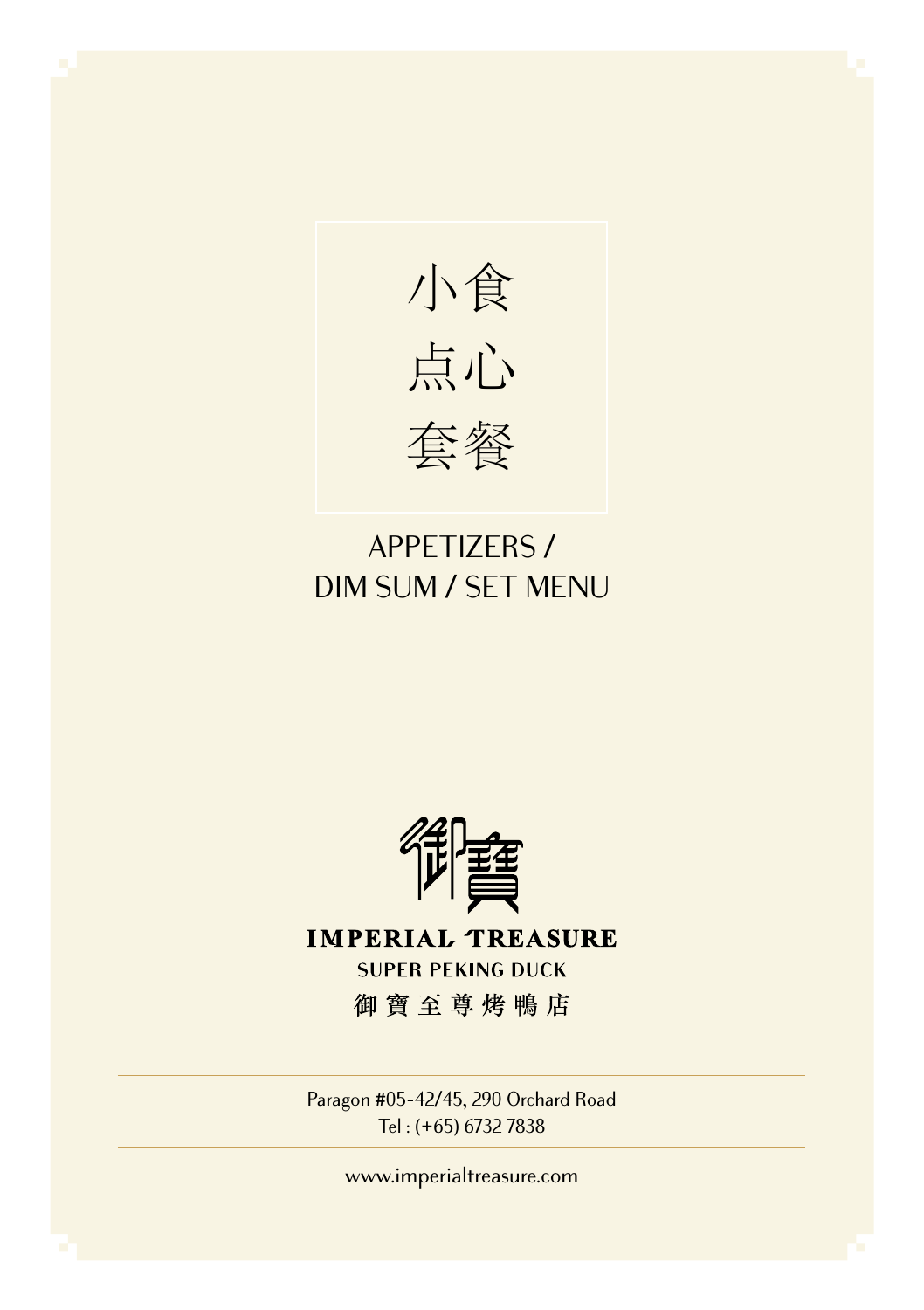# 精美小食 APPETIZERS

午 市 供 应 Only available during Lunch hour

| $\overline{1}$ | 凉拌小木耳<br><b>Chilled Black Fungus</b>                       | \$16.00 |
|----------------|------------------------------------------------------------|---------|
| $\overline{2}$ | 金银蒜玉豆<br>Long Bean with Minced Dried Garlic                | \$16.00 |
| 3              | 蚝油炒三菇<br>Sautéed Assorted Mushrooms with Oyster Sauce      | \$16.00 |
| $\overline{4}$ | 百花炸皮蛋<br>Deep-fried Century Egg Stuffed with Shrimp Paste  | \$16.00 |
| 5              | 鲍汁焖凤爪<br><b>Braised Chicken Feet with Abalone Sauce</b>    | \$16.00 |
| 6              | 金砖脆豆腐<br><b>Fried Crispy Stuffed Beancurd</b>              | \$16.00 |
| $\overline{7}$ | 椒盐鱿鱼须<br>Deep-fried Squid with Pepper & Salt               | \$16.00 |
| 8              | 柱侯金钱肚<br>Steamed Beef Tripe Marinated with 'Chu Hou' Sauce | \$18.00 |
| 9              | XO酱炒萝卜糕<br><b>Fried Carrot Cake with XO Sauce</b>          | \$14.00 |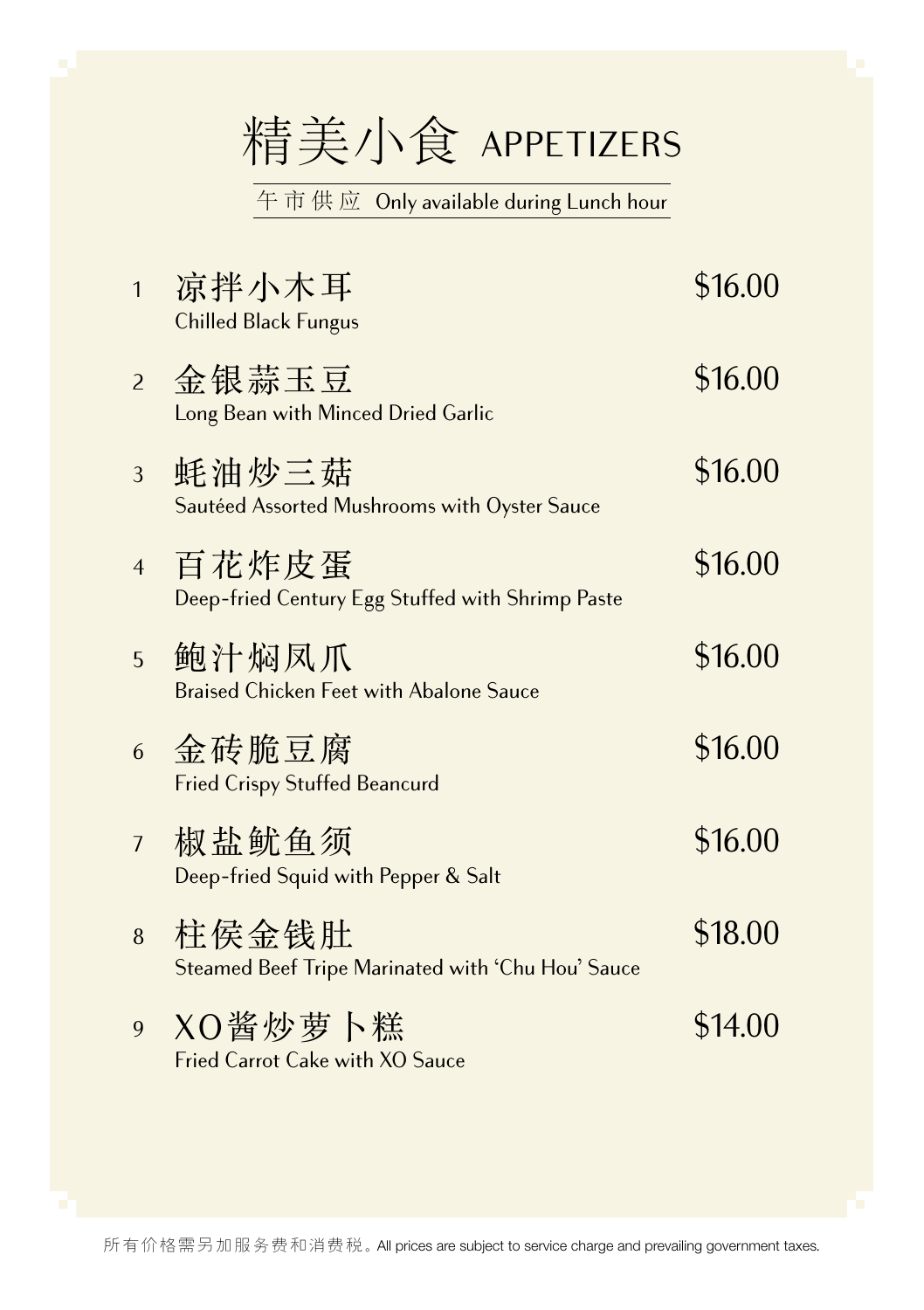# 点 心 DIM SUM

#### 午市供应 Only available during Lunch hour

| $\mathbf{1}$     | 笋尖鲜虾饺<br>Steamed Prawn Dumpling 'Ha Kau'                   | \$8.00<br>四粒 / 4 pcs         |
|------------------|------------------------------------------------------------|------------------------------|
| $\overline{2}$   | 香菇烧卖皇<br>Steamed Pork & Shrimp Dumpling 'Siew Mai'         | \$7.80<br>四粒/4 pcs           |
| 3                | 豉汁蒸排骨<br><b>Steamed Pork Rib with Black Bean Sauce</b>     | \$7.00<br>每碟 / per plate     |
| $\overline{4}$   | 豉汁蒸凤爪<br><b>Steamed Chicken Feet with Black Bean Sauce</b> | \$7.00<br>每碟 / per plate     |
| 5                | 蚝皇叉烧包<br><b>Steamed Barbecue Pork Bun</b>                  | \$6.90<br>三个 / 3 pcs         |
| 6                | 金网脆皮虾蒸肠粉<br><b>Steamed Crispy Rice Roll with Shrimp</b>    | \$13.00<br>每碟 / per plate    |
| $\overline{1}$   | 上汤鲜竹卷<br><b>Beancurd Skin Roll with Superior Broth</b>     | \$7.80<br>三件/3 pcs           |
| 8                | 时蔬牛肉球<br><b>Steamed Beef Ball with Vegetable</b>           | \$7.20<br>三粒 / 3 pcs         |
| 9                | 杂菌如意饺<br><b>Steamed Diced Mushroom Dumpling</b>            | \$7.20<br>三件 / 3 pcs         |
| 10 <sup>10</sup> | 鲜虾腐皮卷<br>Deep-fried Beancurd Skin Roll with Shrimp         | \$7.80<br>三件 / 3 pcs         |
| 11               | 蜜汁叉烧酥<br><b>Baked Barbecue Pork Pastry</b>                 | \$7.20<br>$\equiv$ 件 / 3 pcs |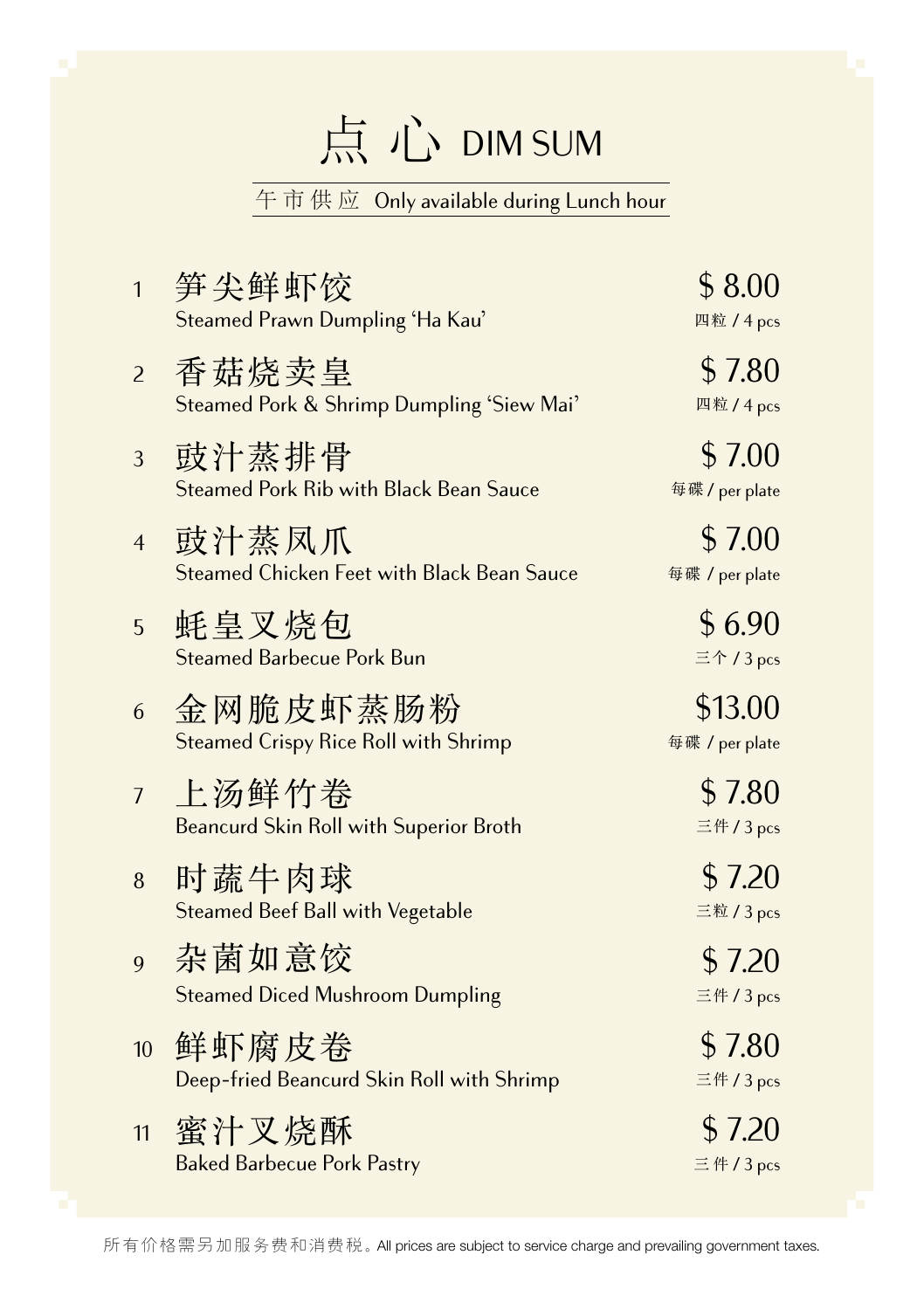# 点 心 DIM SUM

#### 午市供应 Only available during Lunch hour

| 12 | 蜂巢炸芋角<br>Deep-fried Yam Puff                                        | \$7.20<br>$\equiv$ 件 / 3 pcs |
|----|---------------------------------------------------------------------|------------------------------|
| 13 | 素菜炸春卷<br>Deep-fried Vegetarian Spring Roll                          | \$7.20<br>$\equiv$ 件 / 3 pcs |
| 14 | 酥皮蛋挞仔<br><b>Baked Egg Tart</b>                                      | \$6.90<br>$\equiv$ 件 / 3 pcs |
| 15 | 腊味萝卜糕<br><b>Pan-fried Carrot Cake</b>                               | \$7.50<br>$\equiv$ 件 / 3 pcs |
| 16 | 安虾咸水角<br><b>Deep-fried Glutinous Dumpling</b>                       | \$7.20<br>$\equiv$ 件 / 3 pcs |
| 17 | 水晶杞子桂糕<br><b>Chilled Osmanthus Jelly with Wolfberries</b>           | \$6.60<br>三件/ $3$ pcs        |
| 18 | 擂沙汤圆<br><b>Black Sesame Glutinous Rice Ball with Grated Peanuts</b> | \$6.90<br>$\equiv$ 件 / 3 pcs |
| 19 | 小寿桃<br>Mini Longevity Bun                                           | \$1.80<br>每粒/ per pc         |
| 20 | 蒸馒头<br><b>Steamed Bun</b>                                           | \$1.80<br>每粒/ per pc         |
| 21 | 炸馒头<br>Deep-fried Bun                                               | \$1.80<br>每粒/ per pc         |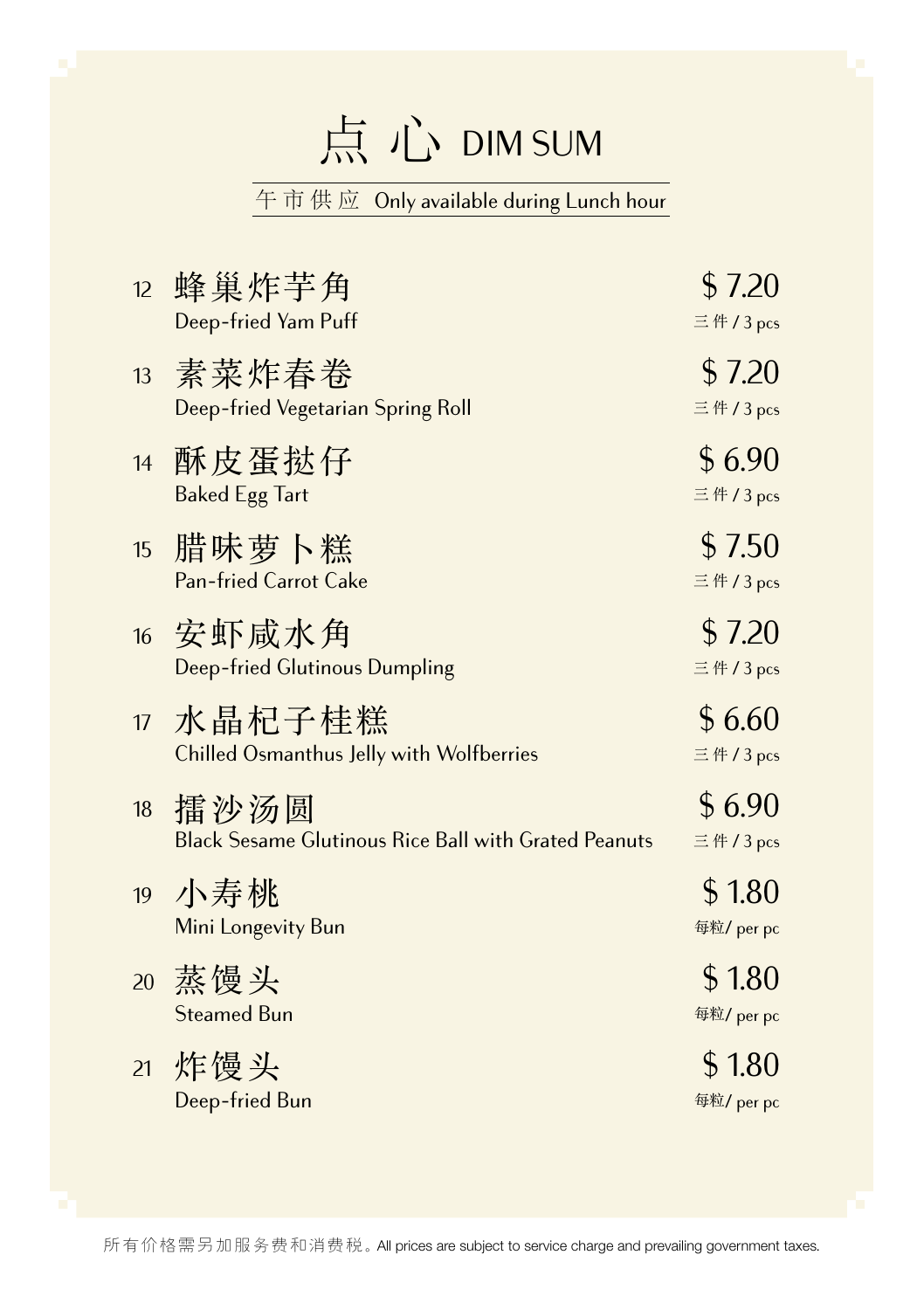

## \$ **138**++ 每位/Per Person

### 双式拼盘

(脆皮烧肉, 椒盐鱿鱼须) Twin Combination Platter (Roasted Pork, Deep-fried Squid with Pepper & Salt)

### 杏汁花胶菜胆炖鸡汤

Double-boiled Chicken Soup with Almond Cream, Fish Maw & Chinese Cabbage

煎焗鳕鱼件 Deep-fried Cod Fish Fillet with Superior Soy Sauce

#### 红烧北菇扣5头鲜鲍

Braised 5 Head Fresh Abalone with Mushroom & Vegetables in Oyster Sauce

### 白松露菌油灵芝菇焖面卜

Braised Thick Noodles with Honshimeji Mushroom & Italian Truffle Oil

## 莲子红豆沙

Red Bean Paste with Lotus Seed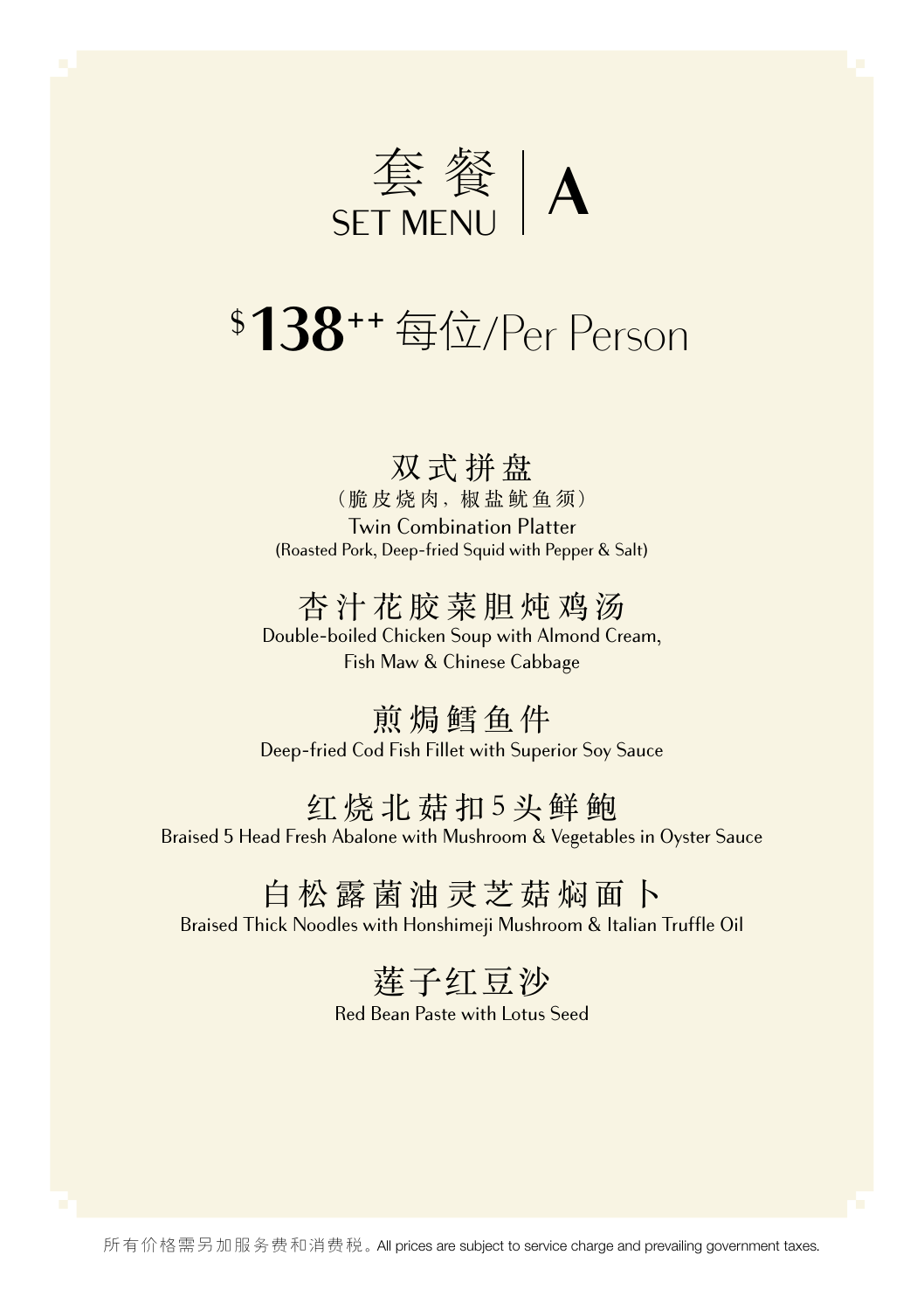

## \$ **138**++ 每位/Per Person

( 四位起 Minimum 4 Persons )

三式拼盘

(金银蒜玉豆, 椒盐白饭鱼, 蜜汁腩叉)

Three Treasures Platter (Long Bean with Garlic, Deep-fried Silver Fish with Pepper & Salt, Barbecue Pork Belly with Honey Sauce)

### 杏汁花胶菜胆炖鸡汤

Double-boiled Chicken Soup with Almond Cream, Fish Maw & Chinese Cabbage

> 北京式烤鸭 (一只) Peking Duck (Whole)

红烧5头鲜鲍 Braised 5 Head Whole Fresh Abalone in Oyster Sauce

### 雪菜鸭丝焖伊面

Braised E-Fu Noodle with Shredded Duck & Preserved 'Xue Cai' Vegetable

## 鲜果芦荟冻

Chilled Aloe Vera Jelly with Fresh Fruits

所有价格需另加服务费和消费税。All prices are subject to service charge and prevailing government taxes.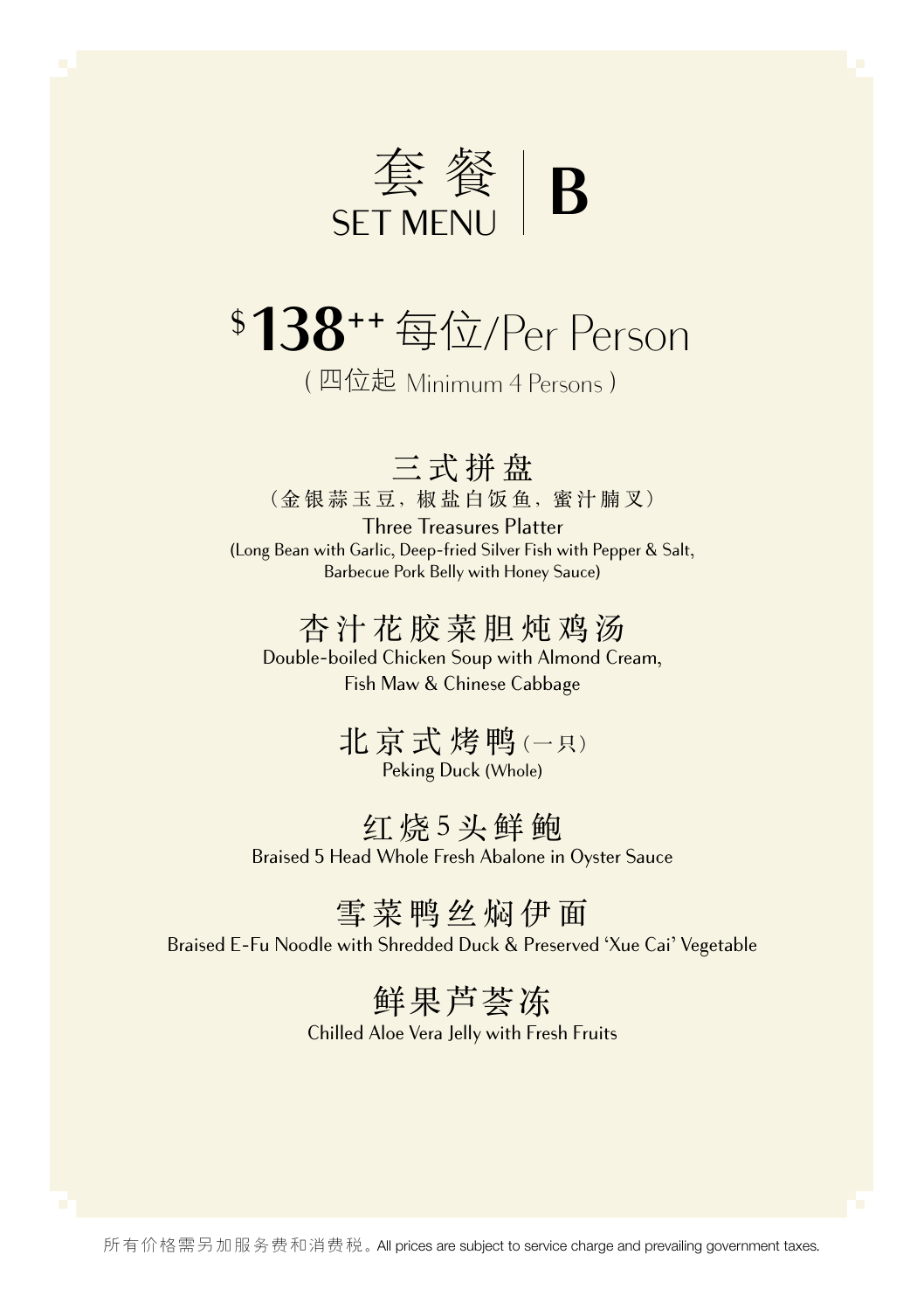

# \$ **158**++ 每位/Per Person

( 四位起 Minimum 4 Persons )

三式拼盘 (卤水鸭下巴, 凉拌小木耳, 酥炸盐水豆腐)

Three Treasures Platter (Marinated Duck Chin, Marinated Black Fungus, Deep-fried Crispy Salted Beancurd)

> 菜胆炖海参汤 Double-boiled Chinese Cabbage Soup with Sea Cucumber

> > 北京式烤鸭 (一只) Peking Duck (Whole)

笋壳鱼 (清蒸/油浸)

Marble Goby 'Soon Hock' Fish (Steamed with Superior Soy Sauce / Deep-fried)

### 红烧鹅掌扣5头鲜鲍

Braised 5 Head Head Fresh Abalone with Goose Web in Oyster Sauce

鸭松炒饭 Fried Rice with Shredded Duck

> 香芒布丁 Mango Pudding